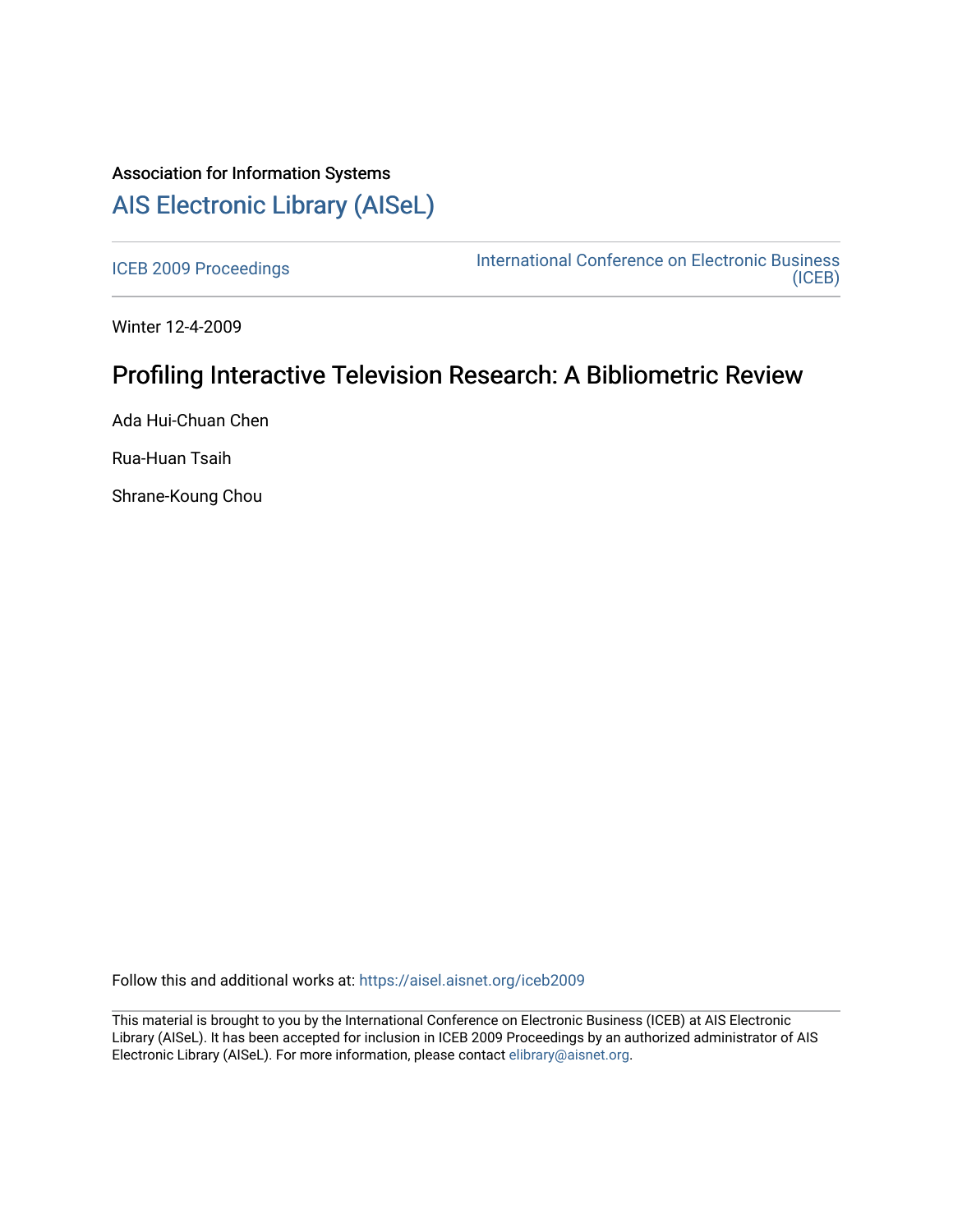## **PROFILING INTERACTIVE TELEVISION RESEARCH: A BIBLIOMETRIC REVIEW**

Ada Hui-Chuan Chen<sup>1</sup>, Rua-Huan Tsaih<sup>2</sup> and Shrane-Koung Chou<sup>3</sup> Department of Management Information Systems National Chengchi University, Taipei, Taiwan <sup>1</sup>95356504@nccu.edu.tw; <sup>2</sup>tsaih@mis.nccu.edu.tw; <sup>3</sup>kchou@nccu.edu.tw

## **Abstract**

Though the recent revolution in digital processing ushers the broadcasting industry into a new era, the interactive television (iTV) has been regarded as the third generation of broadcasting services and relevant issues of iTV have gained tremendous interests from both academics and practitioners. This article endeavours to profile the scholarly development of the interactive television literatures by utilizing bibliometric technique to review the literature material in SCIE, SSCI, and A&HCI databases appeared in 1970 to 2009. There are 228 documents in total. The analysis is conducted on such as most productive authors, authors' background, geographic diversity analysis (including countries and institutions), subject areas, publication year, and the citation analysis. The conclusions about the promising future, research direction, and the attribute of interactive television research are derived from this study.

**Keywords:** Interactive TV, Bibiometric, SCIE, SSCI, A&HCI

## **Introduction**

Since the interactive television issue was firstly raised in the early 70s, both academia and practitioners have endeavoured to explore the various innovations either from technology or application perspective. In addition to the technological breakthroughs, the interactivity has been regarded as tremendous competitive differentiator. The deployment of interactive television opens many exciting opportunities for businesses and users. ranging from television-based electronic commerce to interactive educational programming. [4] Moreover, Tsaih, R. et al. envisioned a potential commerce boom based on the interactive television business concept and an evolution on value chains of all industries [6]. All these innovative developments will evolve as broadcasters, soft vendors, equipment makers, and users experiment with novel ways to enhance and perhaps transform the television experience altogether. [4]

 This increasing focus on the interactive television issue provides strong motivation to review the past contributions. The aim of this paper is to

provide a systematic review of the related interactive television research publication in order to extract some insights for future study.

 The overall aim is realized by means of the following objectives. Firstly, to profile the distributions by year; to identify the most productive authors; to determine the background of contributing authors; to determine the geographic location of contributing authors; to identify the leading research institutions; to identify the distribution of source title and the subject category; finally, to determine the research impact of the most influential authors and studies.

## **Research Methodology**

In order to create a profile of interactive television research, we conduct a bibliometric analysis of all iTV related publications in Science Citation Index Expanded (SCIE), Social Science Citation Index (SSCI) and Arts & Humanities Citation Index (A&HCI) databases from 1970 to 2009. The key words we adopt include internet-TV, web TV, web television, web-based TV, web-based television, interactive TV, and interactive television. Totally 228 papers are examined and the number of contributors is 552. Varieties of information are recorded such as all author's productivity and their background, the contributors' geographical locations and regions, and the institutions that all authors are affiliated with.

 Web of Knowledge provides the basic tools for analysing the pattern of all articles, including the distribution of publication year and the type of documents, however, in order to illuminate the productivity of authors, previous researches suggest that normal count approach should be adopted. [3][4] A normal count means that each publication counted as one for all authors, regardless of the number of co-authors. [1][3] This adjusted approach is used in leading institutions, geographical locations, and geographical regions analysis as well. The citations of most productive authors and most influencing articles are presented by both the ISI citation counts and Google's scholar citation counts. As for the categories of regions analysis, we adopt the AIS guidelines and Dwivedi'seven-region classification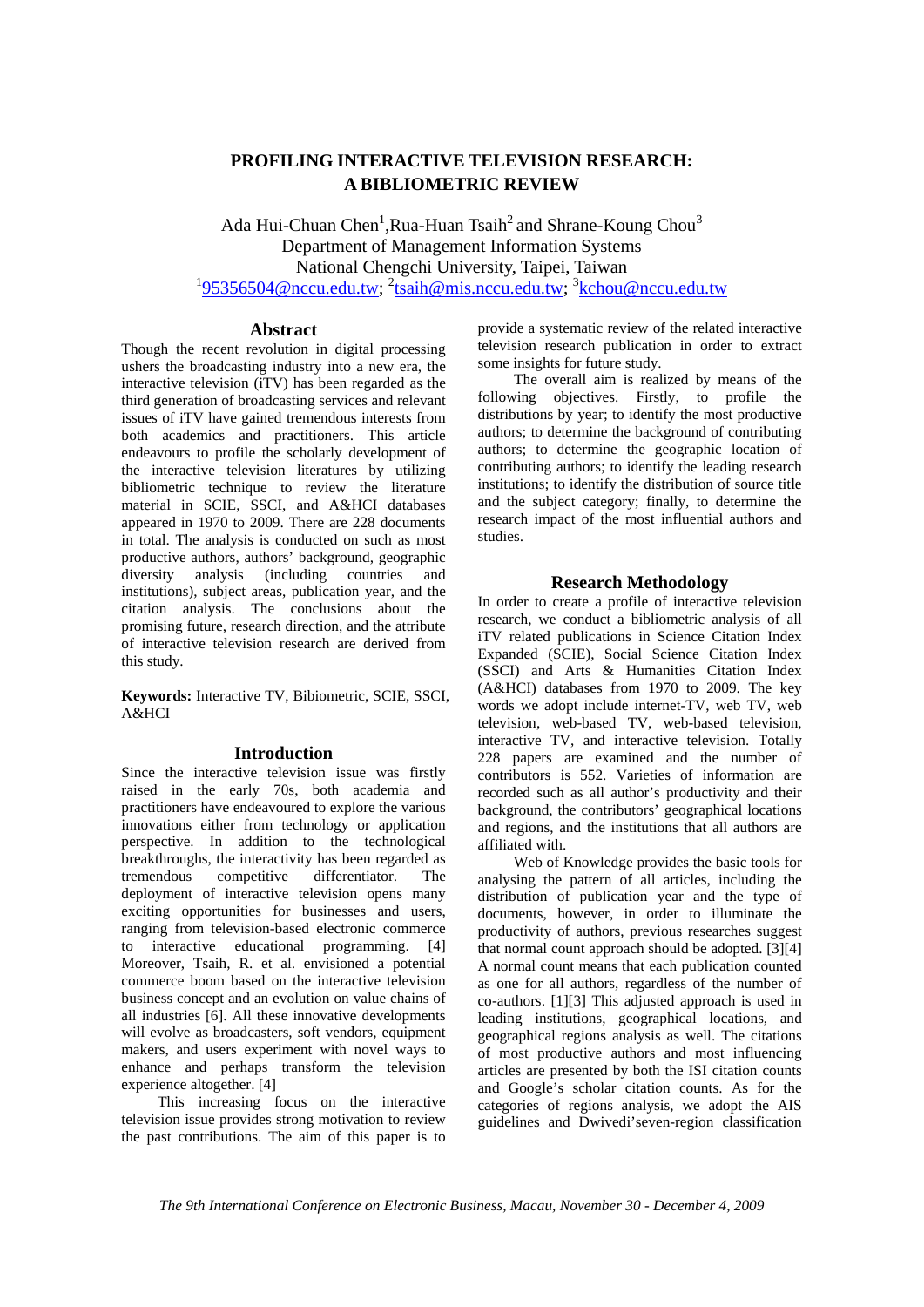[2] to describe the regional difference in interactive television development.

## **Findings and Discussion**

## **Distribution of publications by year**

Table 1 presents the distribution of publications by year. The first paper about interactive television was written by Callahan, W. in 1970, and the name of the article is "Interactive Television – What It Means to Cable Television" published in the journal of the society of motion picture television engineers. At the outset, interactive television issue does not gain too much attention. As the Internet and e-commerce prevail, the publications related to interactive television start to boom as well. This phenomenon can be observed in Figure 1, the red straight line shows the significant increase of articles number during the late 90s.

## **Document type analysis**

Total 228 papers were retrieved and the type of document is described in Table 2, 64.5% (N=147) of documents are articles, 15.4% (N=35) are proceedings paters, followed by 7.5% (N=17) are editorial material, 6.1% (N=14) are meeting abstract, then, four are letters, three are nots, and only one is reprint. As we analyse in previous part, the first paper published in interactive television issue is a meeting abstract. (see Table 2)

|  | Table 2 Document type |  |
|--|-----------------------|--|
|--|-----------------------|--|

| Document Type      | Count | Percent |
|--------------------|-------|---------|
| Article            | 147   | 64.5%   |
| Proceedings Paper  | 35    | 15.4%   |
| Editorial Material | 17    | 7.5%    |
| Meeting Abstract   | 14    | 6.1%    |
| New Item           | 7     | 3.1%    |
| Letter             | 4     | 1.8%    |
| Note               | 3     | 1.3%    |
| Reprint            | 1     | 0.4%    |
| Total              | 228   | 100.0%  |

### **Table 1** Year of Publication

| Year          | Count                          |
|---------------|--------------------------------|
| 1970          | ı                              |
| 1971          | o                              |
| 1972          | $\frac{3}{2}$ $\frac{2}{2}$    |
| 1973          |                                |
| 1974          |                                |
| 1975          |                                |
| 1976          | $\mathbf{1}$                   |
| 1977          | o                              |
| 1978          | $\overline{a}$                 |
| 1979          | $\bf{l}$                       |
| 1980          | $\mathbf{1}$                   |
| 1981          | $\mathbf{1}$                   |
| 1982          | ı                              |
| 1983          | $\mathbf{1}$<br>$\overline{a}$ |
| 1984          | o                              |
| 1985<br>1986  | ı                              |
| 1987          | $\mathbf{1}$                   |
| 1988          | $\overline{a}$                 |
| 1989          | 2                              |
| 1990          |                                |
| 1991          | 133579                         |
| 1992          |                                |
| 1993          |                                |
| 1994          |                                |
| 1995          |                                |
| 1996          | 8                              |
| 1997          | 12                             |
| 1998          | 7                              |
| 1999          | 14                             |
| 2000          | 20                             |
| 2001          | 8                              |
| 2002          | 13                             |
| 2003          | 10                             |
| 2004          | 16                             |
| 2005          | 14                             |
| 2006          | 17                             |
| 2007          | 11                             |
| 2008          | 18                             |
| 2009          | 6                              |
| <b>T</b> otal | 228                            |
|               |                                |



**Figure 1** iTV Publication Trend

#### **Co-authors analysis**

Table 3 shows the co-authorship in total 228 articles, 37.72% (N=86) of the articles were written by single author and form the largest category, excluding the anonymous papers, 57.46% (N=131) of articles were written by multiple authors. Moreover, 19.30%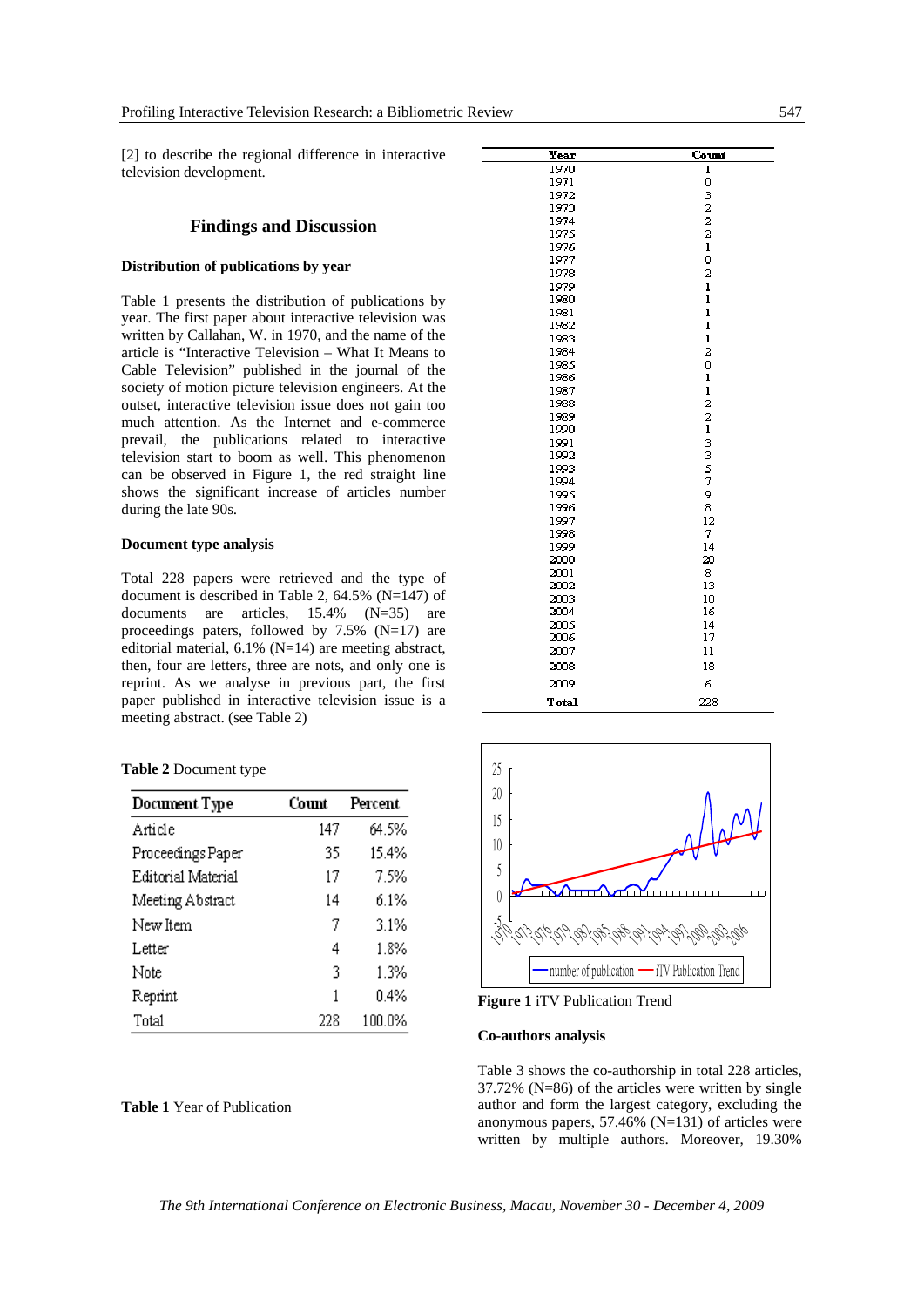(N=44) of articles with two authors, followed by 17.54% (N=40) articles by three authors, 10.53%  $(N=24)$  articles by four authors, 4.39%  $(N=10)$  article by five authors, 2.19% (N=5) articles by six authors, then two articles written by seven authors, three articles by eight authors, one article by eleven authors. At last, two articles were written by twelve authors.

| <b>Number of Co-authors</b> | Count | Percent |
|-----------------------------|-------|---------|
| ı                           | 86    | 37.72%  |
| 2                           | 44    | 19.30%  |
| 3                           | 40    | 17.54%  |
| 4                           | 24    | 10.53%  |
| 5                           | 10    | 439%    |
| 6                           | 5     | 2.19%   |
| 7                           | 2     | 0.88%   |
| 8                           | 3     | 132%    |
| 11                          | 1     | 0.44%   |
| 12                          | 2     | 0.88%   |
| [ANON]                      | 11    | 482%    |
| <b>Total</b>                | 228   | 100.00% |

**Table 3** Pattern of co-authorship

#### **Most productive authors**

An analysis of most productive authors was conducted to identify the authors that published the most articles between 1970 and 2009. Palvia et al. [5] suggested that all authors who contributed to the publication should be

equally counted, which means an article with multiple authors would offer one count for each author, and this adoption of normal count approach provided the profile that a total of 552 authors contributed to 228 articles.

**Table 4** Most productive authors' analysis

Table 4 presents the eleven authors' name who published more than three papers, their recent affiliation and geographical locations. Only two authors (Cesar, P and Gunter, B) publish five articles each, then, there are five authors (Butterman, D, Huntington, P, Nicholas, D, Tanaka, K and Williams, P) contribute four articles each. The remaining authors (Chorianopoulos, K, Ker, GW, McLaren, P and Miyamorir, H) in Table 4 contribute three articles each and we observe that nine of eleven authors are from Europe and UK regions, only two are from Japan.

 Furthermore, the total citation counts (TCC) from all interactive television publications are showed in the right part of Table 4. The highest number of ISI citations is 27 (rank 1) for the articles contributed by McLaren, P. then, followed by Gunter, B (18), Huntington, P (17), Nicholas, D (17), and Williams, P (17).

Since the TCC of ISI only records citation counts if a particular article is cited by journal indexed in the ISI databases, Table 4 also presents the Google scholar citation of all articles published by those productive authors, and the sources of Google scholar citations involve conference proceedings and book chapter. The main purpose of listing two different citations is to provide a thorough overview of those eleven most productive authors. The highest number of Google scholar citation is also for the articles contributed by McLaren, P, followed by Chorianopoulos, K (37), Cesar, P (35), and Gunter, B (28). However, Dwivedi asserted that use of Google scholar citation should be cautious [1], because the source of citations may include non-peer-reviewed citations and will cause data distortions.

| Authors            | <b>Normal Count</b> | Current affiliation                         |            | ISI citation |    | Google citation |    |
|--------------------|---------------------|---------------------------------------------|------------|--------------|----|-----------------|----|
|                    |                     |                                             | Country    | тсс          | R1 | <b>TCC</b>      | R2 |
| Cesar, P           | 5.                  | Center for Mathematics and Computer Science | Netherland | 2            | 6  | 35              | 3. |
| Gunter, B          | 5                   | University of Sheffield                     | England    | 18           | 2  | 28              | 4  |
| Bulterman, D       | 4                   | Center for Mathematics and Computer Science | Netherland |              | 7  | 24              | 5. |
| Huntington, P      | 4                   | City University London                      | England    | 17           | 3  | 24              | 5. |
| Nicholas, D        | 4                   | City University London                      | England    | 17           | 3  | 24              | 5. |
| Tanaka, K          | 4                   | Kvoto University                            | Japan      | 2            | 5. | 13              | 6  |
| Williams, P        | 4                   | City University London                      | England    | 17           | 3  | 24              | 5. |
| Choriamopoulos, K. | 3.                  | University of Aegean                        | Greece     | 8            | 4  | 37              | 2  |
| Kerr, GW           | з                   | BТ                                          | England    | 2            | 5. | 5.              | 8  |
| McLaren, P         | 3.                  | University London Kings Coll                | England    | 27           |    | 40              |    |
| Miyamori, H        | з                   | Natl Inst Informat & Commun Technol         | Japan      | 2            | 5  | 10              | 7  |

**Authors' background analysis** 

Except for 11 anonymous papers, a total of 519 authors publish interactive television articles in SCIE, SSCI, and A&HCI databases. There are 318 authors (58.8%) from academia and 223 authors (41.2%) are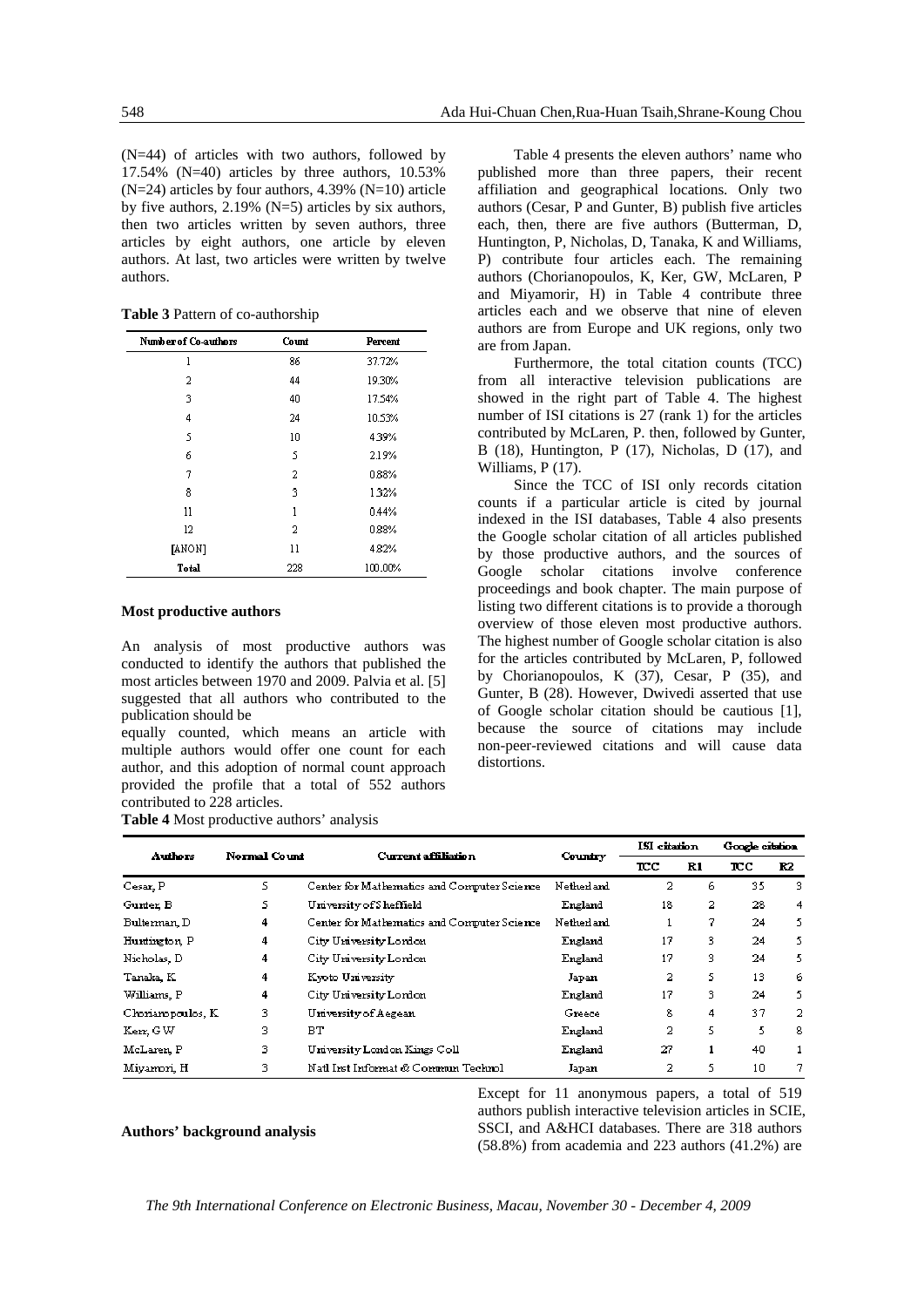practitioners. This result indicates that research in interactive television draw the attention both from academia and practitioners, and the line chart in Figure 2 showing the trend of publication from two different sectors. We observe that the number of articles published by practitioners equals to that published by academia in 1999 and the year 2000 can be regarded as an inflection point for iTV academic researchers. After that year, the articles published by academic group are far more than that by practitioners. (see Table 5 and Figure 2)

| <b>Table 5</b> Distribution of authors according to |
|-----------------------------------------------------|
| background and publication year                     |

| Year  |              | Authors' Background  |                             |  |  |  |  |
|-------|--------------|----------------------|-----------------------------|--|--|--|--|
|       | Academic     | <b>Practitioners</b> | <b>T</b> otal               |  |  |  |  |
| 1970  | l            |                      | l                           |  |  |  |  |
| 1971  |              |                      | 0                           |  |  |  |  |
| 1972  | 4            |                      | 4                           |  |  |  |  |
| 1973  |              |                      | 2                           |  |  |  |  |
| 1974  | 4            | $\frac{2}{5}$        | 6                           |  |  |  |  |
| 1975  |              |                      | s<br>3                      |  |  |  |  |
| 1976  | 3            |                      |                             |  |  |  |  |
| 1977  |              |                      | 0                           |  |  |  |  |
| 1978  | ı            | 4                    | 5                           |  |  |  |  |
| 1979  |              |                      | Ō                           |  |  |  |  |
| 1980  | 3            |                      | 3                           |  |  |  |  |
| 1981  |              | l                    | $\mathbf{1}$                |  |  |  |  |
| 1982  | ı            |                      | $\mathbf 1$                 |  |  |  |  |
| 1983  |              |                      | 0                           |  |  |  |  |
| 1984  | $\mathbf{l}$ | ı                    | 2                           |  |  |  |  |
| 1985  |              |                      | 0                           |  |  |  |  |
| 1986  |              | $\overline{a}$       | 2                           |  |  |  |  |
| 1987  |              | ı                    |                             |  |  |  |  |
| 1988  |              | 3                    |                             |  |  |  |  |
| 1989  | ı            | $\mathbf{1}$         |                             |  |  |  |  |
| 1990  | 3            |                      | $\frac{1}{3}$ $\frac{3}{4}$ |  |  |  |  |
| 1991  |              | 4                    |                             |  |  |  |  |
| 1992  |              | 3                    | 3<br>5                      |  |  |  |  |
| 1993  |              | 3                    |                             |  |  |  |  |
| 1994  |              | 16                   | 19                          |  |  |  |  |
| 1995  | 23732        | $\overline{12}$      | 19                          |  |  |  |  |
| 1996  |              | 8                    | 11                          |  |  |  |  |
| 1997  |              | 18                   | 20                          |  |  |  |  |
| 1998  | ı            | 13                   | 14                          |  |  |  |  |
| 1999  | 15           | 15                   | 30                          |  |  |  |  |
| 2000  | 29           | 10                   | 39                          |  |  |  |  |
| 2001  | 10           | 6                    | 16                          |  |  |  |  |
| 2002  | 19           | 4                    | 23                          |  |  |  |  |
| 2003  | 22           | 3                    | 25                          |  |  |  |  |
| 2004  | 29           | 20                   | 49                          |  |  |  |  |
| 2005  | 29           | 17                   | 46                          |  |  |  |  |
| 2006  | 28           | 22                   | 50                          |  |  |  |  |
| 2007  | 22           | 9                    | 31                          |  |  |  |  |
| 2008  | 55           | 14<br>4              | 69                          |  |  |  |  |
| 2009  | 20           |                      | 24                          |  |  |  |  |
| Total | 318          | 223                  | 541                         |  |  |  |  |
| ℅     | 58.8%        | 41.2%                | 100.0%                      |  |  |  |  |

| Authors'          | geographic | regions | analysis | $-$ <b>by</b> |
|-------------------|------------|---------|----------|---------------|
| publication years |            |         |          |               |



**Figure 2** The line chart of authors' background

## **Contributors' geographical location analysis**

A total of 31 countries authors published interactive television articles between 1970 and 2009. Table 6 illustrates all the geographical locations. The largest part of contributors were located in the USA (183, 33.83%), followed by UK (84, 15.53%), the third largest category was located in Japan (35, 6.47%), then Spain (32, 5.91%), Netherland (29, 5.36%), Greece (19, 3.51%), South Korea (15, 2.77%). Moreover, Finland, Germany and Taiwan are in the eighth place (14, 2.59%), followed by Italy(12, 2.22%), Brazil (11, 2.03%), France (10, 1.85%). (see Table 6)

**Table 6** Contributors' geographical location

| Country            | Count                   | Percent  |
|--------------------|-------------------------|----------|
| US A               | 183                     | 33.83%   |
| πк                 | 84                      | 15.53%   |
| Japan              | 35                      | 6.47%    |
| Spain              | 32                      | 5.91%    |
| Netherland         | 29                      | 5.36%    |
| Greece             | 19                      | 3.51%    |
| South Korea        | 15                      | 2.77%    |
| Finland            | 14                      | 2.59%    |
| Germany            | 14                      | 2.59%    |
| Taiwan             | 14                      | 2.59%    |
| Italy              | 12                      | 2.22%    |
| Brazil             | 11                      | 2.03%    |
| France             | 10                      | 1.85%    |
| Austria            | 8                       | 1.48%    |
| $C$ hina           | 6                       | 1.11%    |
| Ireland            | б                       | 1.11%    |
| South Africa       | а                       | 1.11%    |
| Sweden             | 6                       | 1.11%    |
| Canada             | 5                       | 0.92%    |
| Iseral             | 4                       | 0.74%    |
| Norway             | 4                       | 0.74%    |
| Poland             | 4                       | 0.74%    |
| Czch Republic      | з                       | 0.55%    |
| Portugal           | з                       | 0.55%    |
| <b>Switzerland</b> | з                       | 0.55%    |
| Wales              | з                       | 0.55%    |
| Australia          | $\mathfrak{p}$          | 0.37%    |
| Belgium            | $\overline{\mathbf{z}}$ | 0.37%    |
| New Zealand        | 2                       | 0.37%    |
| Denmark            | ı                       | $0.18\%$ |
| India              | ı                       | 0.18%    |
| <b>TANON1</b>      | 11                      | 2.03%    |
| Total              | 552                     | 100.00%  |

According to the category of geographic regions which is suggested by Association for Information Systems (AIS), the geographic regions are classified three divisions, which includes R1 (Americans), R2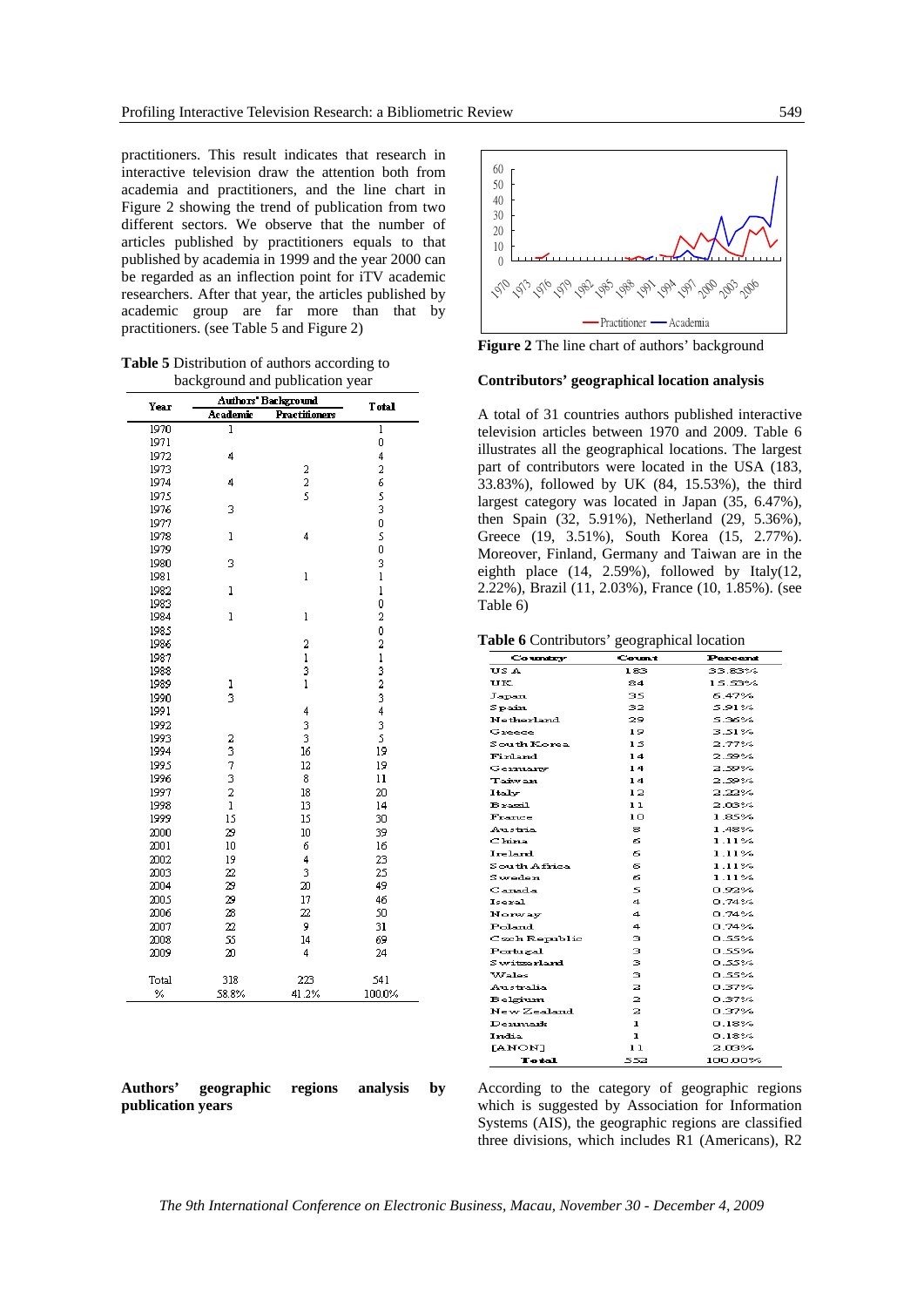(Europe, Middle East, Africa), and R3 (Asia Pacific). Moreover, Dwivedi et al. [1] modified the classification and divided the above category into six sub-divisions for profiling the information systems research, which involves R1 (USA &Canada), R2 (Europe & UK), R3 (South Korea, Singapore, Hong Kong, Taiwan, China, Japan, India), R4 (Australia & New Zealand), R5 (Middle East & Africa), R6 (Latin America & South American Countries).

 Due to the regional difference in interactive TV service deployment, we adopt the modified classification scheme for providing a clearer picture of iTV research, and the result is illustrated as Table 7. Excluding the anonymous papers, the number of articles from USA & Canada (101, 47%) outstrips that from Europe & UK (82, 38%). Moreover, the third largest category is found by the Region 3—South Korea, Singapore, Hong Kong,, Taiwan, China, Japan, India with 20 (9%), followed by the category with 8 articles across 2 regions. The result indicates that North America (USA & Canada) had an early development of interactive television, which conforms to the history of American cable television. The evidence was revealed in the Time Warner Cable Northeast Timeline, where recorded that Warner Cable launched the first interactive television programming with its QUBE system in Columbus, Ohio in 1977. Table 7 also presents that the article published from R2 are increasing, and this phenomenon can echo the contemporary deployment in Europe region.

#### **Leading Institution Analysis**

Authors from 198 universities or organizations published the interactive television articles from 1970 to 2009. Table 8 presents the institutions and associated countries that contributed more than 2 papers. The top institution is BT in UK, which contributed eight papers, followed by Indiana University in USA contributed seven articles, CWI (Center for Mathematics and Computer Science) in Netherland contributed six papers, National Institute Information and Communications in Japan contributed five papers, then, City University London in England and Microsoft contributed four papers each. Other institutions of contributors are listed in Table 8.

**Table 7** Geographical regions of authors and publication years

| Y ear        | R1             | R <sub>2</sub>          | R3          | R4      | RS            | R6           | R7      | $\overline{2}$<br>Regions | 3 or more<br>Regions | Total                                |
|--------------|----------------|-------------------------|-------------|---------|---------------|--------------|---------|---------------------------|----------------------|--------------------------------------|
| 1970         | l              |                         |             |         |               |              |         |                           |                      | l                                    |
| 1971         |                |                         |             |         |               |              |         |                           |                      |                                      |
| 1972         | 3              |                         |             |         |               |              |         |                           |                      |                                      |
| 1973         | $\mathbf{l}$   | $\mathbf 1$             |             |         |               |              |         |                           |                      |                                      |
| 1974         | $\frac{2}{2}$  |                         |             |         |               |              |         |                           |                      |                                      |
| 1975         |                |                         |             |         |               |              |         |                           |                      |                                      |
| 1976         | $\mathbf 1$    |                         |             |         |               |              |         |                           |                      | $\mathbf{1}$                         |
| 1977         |                |                         |             |         |               |              |         |                           |                      | 0                                    |
| 1978         | 2              |                         |             |         |               |              |         |                           |                      | $\frac{2}{0}$                        |
| 1979         |                |                         |             |         |               |              |         |                           |                      |                                      |
| 1980         | l              |                         |             |         |               |              |         |                           |                      | $\,$ $\,$                            |
| 1981         | $\bf{l}$       |                         |             |         |               |              |         |                           |                      | $\begin{array}{c} \end{array}$       |
| 1982         |                | ı                       |             |         |               |              |         |                           |                      | $\,$ $\,$                            |
| 1983         |                |                         |             |         |               |              |         |                           |                      | 0                                    |
| 1984         | l              | l                       |             |         |               |              |         |                           |                      | $\begin{matrix} 2 \\ 0 \end{matrix}$ |
| 1985<br>1986 |                | l                       |             |         |               |              |         |                           |                      |                                      |
| 1987         |                | ı                       |             |         |               |              |         |                           |                      | $\,$ $\,$<br>$\mathbf{l}$            |
| 1988         |                | $\mathbf 1$             |             |         |               |              |         |                           |                      | $\mathbf{1}$                         |
| 1989         | l              | $\mathbf{l}$            |             |         |               |              |         |                           |                      | $\overline{\mathbf{c}}$              |
| 1990         | $\mathbf{1}$   |                         |             |         |               |              |         |                           |                      |                                      |
| 1991         | 2              | l                       |             |         |               |              |         |                           |                      |                                      |
| 1992         | 3              |                         |             |         |               |              |         |                           |                      |                                      |
| 1993         | 4              | l                       |             |         |               |              |         |                           |                      |                                      |
| 1994         | 5              | l                       |             | l       |               |              |         |                           |                      | $\frac{1}{3}$ 3 5 7                  |
| 1995         | s              | $\overline{a}$          | l           |         |               |              |         |                           |                      | 8                                    |
| 1996         | s              | $\overline{\mathbf{c}}$ |             |         |               |              |         |                           |                      | 7                                    |
| 1997         | s              | 4                       | 2           |         |               |              |         |                           |                      | 11                                   |
| 1998         | l              | 3                       | $\mathbf 1$ |         |               |              |         |                           |                      | S                                    |
| 1999         | 8              | 6                       |             |         |               |              |         |                           |                      | 14                                   |
| 2000         | 13             | 4                       | ı           |         |               |              |         |                           |                      | 18                                   |
| 2001         | 3              | S                       |             |         |               |              |         |                           |                      | 8                                    |
| 2002         | 8              | 3                       | ı           |         |               |              |         | l                         |                      | 13                                   |
| 2003         | 3              | 6                       |             |         |               |              |         |                           |                      | 9                                    |
| 2004         | 3              | 9                       | 2           |         |               |              |         | 2                         |                      | 16                                   |
| 2005         | 4              | $\overline{a}$          | 6           |         | $\frac{1}{1}$ |              |         | $\bf{l}$                  |                      | 14                                   |
| 2006         | 4              | 7                       | 2           |         |               | l            |         | $\overline{a}$            |                      | 17                                   |
| 2007         | 2              | 6                       | 2           |         |               | $\mathbf{1}$ |         |                           |                      | 11                                   |
| 2008         | 4              | 10                      | ı           | ı       |               |              |         | 2                         |                      | 18                                   |
| 2009         | $\overline{a}$ | 3                       | l           |         |               |              |         |                           |                      | 6                                    |
|              |                |                         |             |         |               |              |         |                           |                      |                                      |
| Total<br>℅   | 101<br>47%     | 82<br>38%               | 20<br>9%    | 2<br>1% | 2<br>1%       | 2<br>1%      | 0<br>0% | 8<br>4%                   | 0<br>0%              | 217<br>100%                          |

## **Category Field Analysis**

ITV research involves in multi-discipline issues, the articles are shown in 68 category fields. The fields with more than 3 papers published are illustrated as Table 5. The largest category is Engineering, Electrical & Electronic category (580, followed by Telecommunications category (43), Computer Science, Theory & Media (36), Computer, Information Systems (26), Computer Science, Software Engineering (26), and Communication (21). The result indicate that the interactive television issue gains much more attention from the technology and its related discipline, such as computer science, telecommunications, engineering, information science and imaging science. (see Table 9)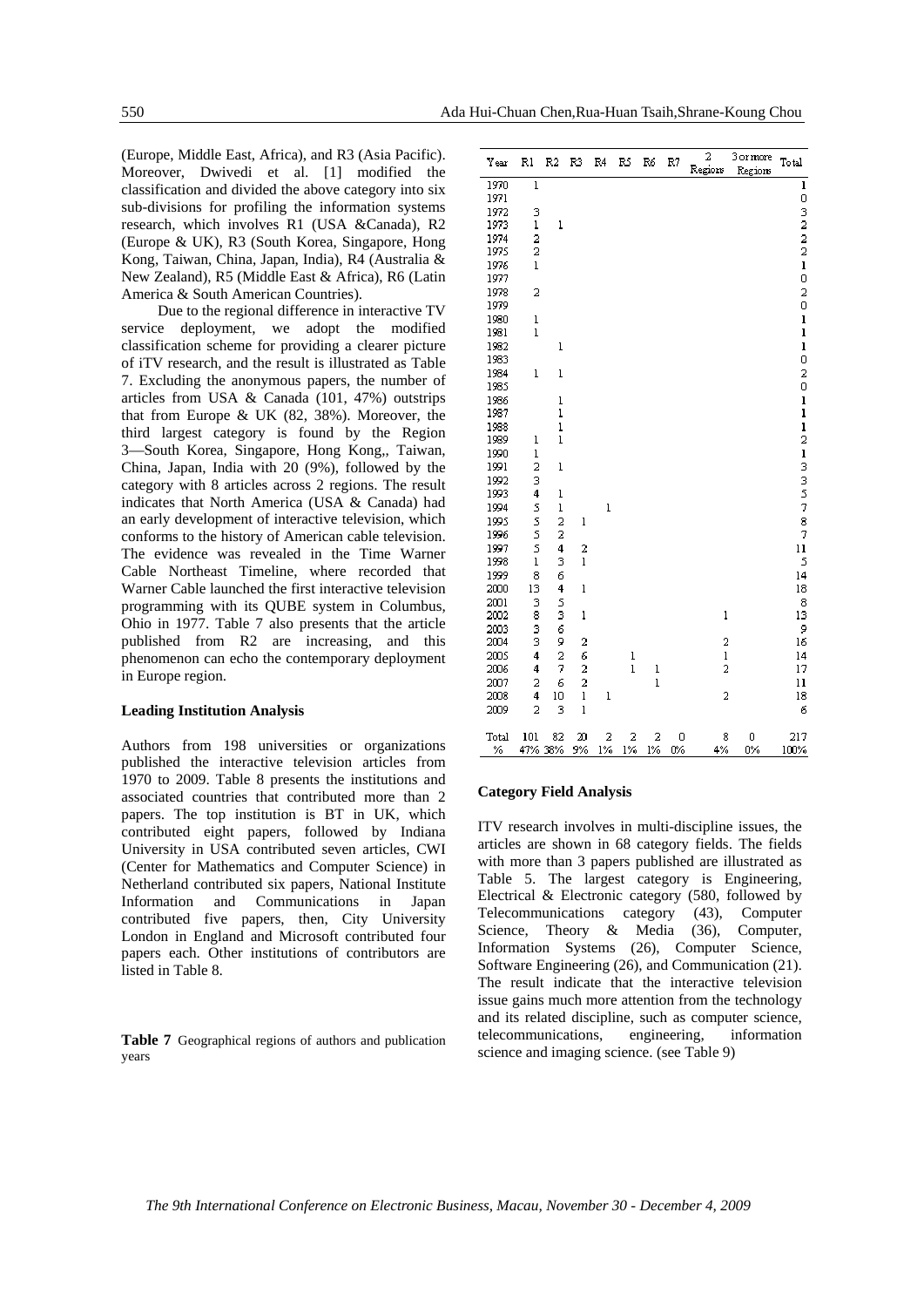| papers<br>Institutions              | Country          | Count          |
|-------------------------------------|------------------|----------------|
| ВT                                  | England          | 8              |
| Indiana University                  | USA              | 7              |
| Centrum Wiskunde & Informatica      | Netherland       | 6              |
| Natl Inst Informat & Commun         | Japan            | 5              |
| City University London              | England          | 4              |
| Microsoft Corp.                     | <b>USA/China</b> | 4              |
| AT & T                              | USA/Netherland   | 3              |
| Kyoto University                    | Japan            | 3              |
| Massachusetts General Hospital      | USA              | 3              |
| Philips                             | Netherland/CHINA | 3              |
| Salzburg University                 | Austria          | 3              |
| Samsung                             | South Korea      | 3              |
| University of Florida               | USA              | 3              |
| University of Kentucky              | USA              | 3              |
| University of London                | England          | 3              |
| University of Sheffield             | England          | 3              |
| Alcatel-Lucent                      | France           | 2              |
| Ball State University               | USA              | 2              |
| Bar Ilan University                 | <b>Israel</b>    | 2              |
| Bowling Green State University      | <b>USA</b>       | $\overline{2}$ |
| Chonnam National University         | South Korea      | 2              |
| Dartmouth College                   | USA              | 2              |
| Hellen Telecommun Org SA            | Greece           | 2              |
| Helsinki University                 | Finland          | 2              |
| Hospital Severo Ochoa               | Spain            | 2              |
| IBM                                 | US A/China/Japan | 2              |
| Kwangwoon University                | South Korea      | 2              |
| National Chiao Tung University      | Taiwan           | 2              |
| NCSR                                | Greece           | 2              |
| Ohio State University               | USA              | 2              |
| Siemens                             | Germany/USA      | 2              |
| Swiss Fed Inst Aquat Sci & Technol  | Switzerland      | 2              |
| Tampere University                  | Finland          | 2              |
| Tech University Madrid              | Spain            | 2              |
| University of Art & Design Helsinki | Finland          | $\overline{a}$ |
| University of Calif San Diego       | USA              | 2              |
| University of Cambridge             | England          | $\overline{a}$ |
| University of Manchester            | England          | 2              |
| University of Minnesota             | USA              | 2              |
| University of Vigo                  | Spain            | 2              |
| VIACOM                              | USA/Spain        | 2              |

**Table 8** The institutions publish more than two papers

## **Source Title Analysis**

A total of 139 journals published 228 articles and Table 10 lists the journals that publish more than three interactive television papers. The highest count is from

Lecture Notes in Computer Science (16), the second

**Table 10** Source title analysis

**Table 9** Category field analysis

| Category Field                                   | Count |
|--------------------------------------------------|-------|
| Engineering, Electrical, & Electronic            | 58    |
| Telecommunications                               | 43    |
| Computer Science, Theory & Methods               | 36    |
| Computer Science, Information Systems            | 26    |
| Computer Science, Software Engineering           | 26    |
| Commnication                                     | 21    |
| film, Radio, Television                          | 14    |
| Computer Science, Hardware & Architecture        | 12    |
| Education & Educational Research                 | 11    |
| Informaiton Science & Library Science            | Q     |
| Multidisciplinay Science                         | g     |
| Business                                         | 8     |
| Health Care Science & Services                   | 8     |
| Computer Science, Cybemetics                     | ń     |
| Education, Scinetific Disciplines                | б     |
| Ergonomics                                       | ń     |
| Imaging Science & Photographic Technology        | ń     |
| Instruments & Instrumentation                    | ń     |
| Computer Science, Interdisciplinary Applications | 4     |
| Gerontology                                      | 4     |
| Humanities, Multidisciplinay                     | 4     |
| Medicine, General & Internal                     | 4     |
| Social Work                                      | 4     |
| Biology                                          | 3     |
| Business, Finance                                | 3     |
| Psychology                                       | 3     |

one is IEEE Transactions on Consumer Electronics (10), followed by Journal of Telemedicine and Telecare (6), Multimedia Systems (6), then, British Telecommunications Engineering (5) and Electronics (5). The remaining journals are illustrated in Table 10.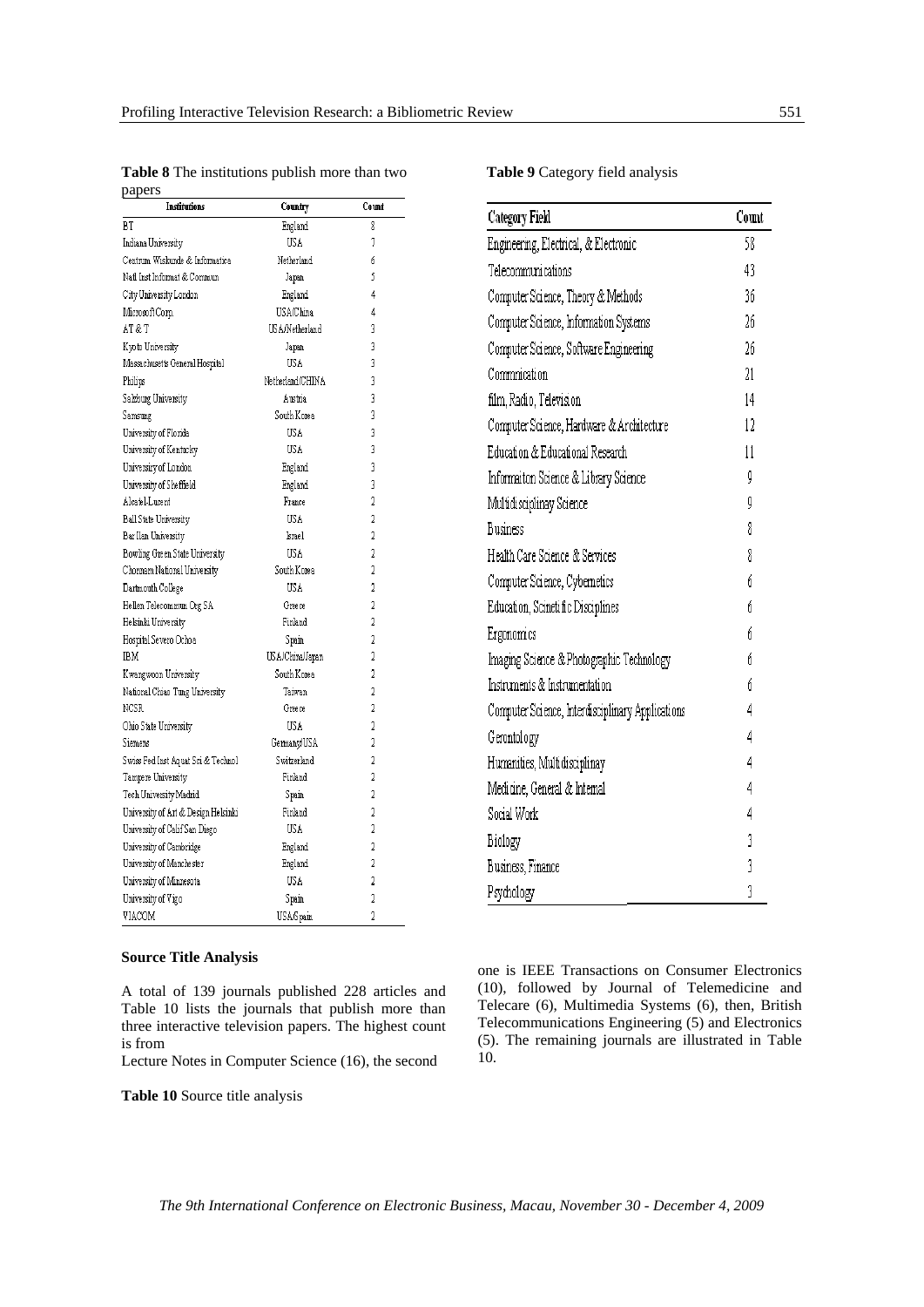| Source Title                               | Count                                 |
|--------------------------------------------|---------------------------------------|
| Lecture Notes in Computer Science          | 16                                    |
| IEEE Transactions on Consumer Electronics  | 10                                    |
| Journal of Telemedicine and Telecare       | 6                                     |
| Multimedia Systems                         | 6                                     |
| British Telecommunicaions Engineering      | 5                                     |
| Electronics                                | 5                                     |
| Communications of the ACM                  | 4                                     |
| Computers & Graphics-UK                    | 4                                     |
| Educational Gerontology                    | 4                                     |
| IEEE Spectrum                              | 4                                     |
| Interantional Journal of Human-Computer    | 4                                     |
| Journal of Broadcasting & Electronic Media | 4                                     |
| Journalof the Communications Network       | 4                                     |
| New Scientist                              | 4                                     |
| Proceedings of the IEEE                    | 4                                     |
| SMPTE Journal                              | 4                                     |
| ACM Transactions on Multimedia Computing   | 3                                     |
| ASLIB Proceedings                          | 3                                     |
| Computer                                   | $\begin{array}{c} 3 \\ 3 \end{array}$ |
| FORBES                                     |                                       |
| Journal of the Royal Society of Medicine   |                                       |
| Multimedia Tools and Applications          | 3                                     |
| Sight and Sound                            | 3                                     |
| Television Quarterly                       | 3                                     |

**Most Influential Articles Analysis** 

## **Table 11** Most Influential Articles

Table 11 describes the top 12 articles that have the higher citation counts. As noted above, we adopt both ISI citations and Google Scholar citations to provide a clearer profile of most influential studies, the rank is organized as well. The most influential article obtains the highest citation count both from ISI citation (57) and Google Scholar citation (180), the title is "The World Wide Web as a Functional Alternative to Television" written by Ferguson, DA and published in 2000. The study with the second high counts in ISI is written by Dwyer, TF (1973) with a 47 citation count, followed by Zhai, YF (2002) with a citation count 35, Chan-Olsnted, SM (2000) with a citation count 24, then T Press, L (1993) obtains 23 citations. Yet, the citations in Google Scholar provide different information except for the largest count by Ferguson, DA (2000), followed by Furht, B (1995) with 104 citation counts, Dwyer, TF (1973) with 80 citations, Chan-Olsnted, SM (2000) with 76 citations, and Press, L obtains 57 citations.

| No  | <b>Article Title</b>                                                                                                                     | Year | <b>ISI Citation</b> |    | Google<br>Citation    |    | <b>First Author</b> |
|-----|------------------------------------------------------------------------------------------------------------------------------------------|------|---------------------|----|-----------------------|----|---------------------|
|     |                                                                                                                                          |      |                     |    | Count Rank Count Rank |    |                     |
| ı   | The World Wide Web as a Functional Alternative to Television                                                                             | 2000 | 57                  | 1  | 180                   | ı  | Ferguson, DA        |
| 2   | Telepsychiatry-Psychiatric Consultation by Interactive Television                                                                        | 1973 | 47                  | 2  | 80                    | з  | Dwyer, TF           |
| з   | A Web-based Tree View (TV) Program for the Visualization<br>of Phylogenetic Trees                                                        | 2002 | 35                  | з  | 40                    | 8  | Zhai, YF            |
| 4   | From On-air to Online World: Examining the Content and<br>Structures of Broadcast TV Stations' Web sites                                 | 2000 | 24                  | 4  | 76                    | 4  | Chan-Olmsted, SM    |
| 5.  | The Internet and Interactive Television                                                                                                  | 1993 | 23                  | 5  | 57                    | 5. | Press, L            |
| 6   | Interpretation of Roentge nograms via Interactive Television                                                                             | 1975 | 18                  | 6  | 20                    | 10 | Andrus, WS          |
| 7   | Integrating Interactive Television-based Psychiatric Consultation<br>into an Urb an Community Mental Health Service                      | 1999 | 15                  | 7  | 25                    | 9  | McLaren P           |
| 8.  | Design Issues for Interactive Television Systems                                                                                         | 1995 | $12 \overline{ }$   | 8  | 104                   | 2  | Furlt B             |
|     | Digital Visibility.Meru Prominence and its Imapet on Use.                                                                                |      |                     |    |                       |    |                     |
| 9.  | Case Study: the NHS Direct Digital Channel on Kingston                                                                                   | 2002 | 12                  | 9  | 12                    | 12 | Nicholas, D         |
|     | Interactive Television                                                                                                                   |      |                     |    |                       |    |                     |
| 10. | The Trials and Travails of Interactive TV                                                                                                | 1996 | 12                  | 10 | 51                    | 6  | Perry, TS           |
| 11  | Interactive Television for an U iban adult Mental Health Service<br>Project: the Guy's Psychiatric Intensive Care Unit<br>Telepsychiatry | 2000 | 11                  | 11 | 14                    | 11 | Haslan, R           |
|     | Does Entertainment Suffer from Interactivity? The Impact of of                                                                           |      |                     |    |                       |    |                     |
| 12. | Ertertainment Watching an Interactive TV Movie on Viewers'                                                                               | 2001 | 11                  | 12 | 43                    | 7  | V orderer, P        |
|     | Experience                                                                                                                               |      |                     |    |                       |    |                     |

## **Conclusions**

This paper aimed to illuminate the development of interactive television research published in SCIE, SSCI, A&HCI databases from 1970 to 2009. The result provides a systematic review of total 228 publications involved with different dimensions of examination including yearly publications, document type, co-authors, productive authors, background, countries, geographic regions, leading institution, category fields, source titles and most influential articles. Whereas the findings are profound, there still exist some research limitations. For instance, the databases we gathered data from, which covers most journal publications but high impact conferences, other databases such as Emerald and Scopus both are worthy for further exploration.

*The 9th International Conference on Electronic Business, Macau, November 30 - December 4, 2009*